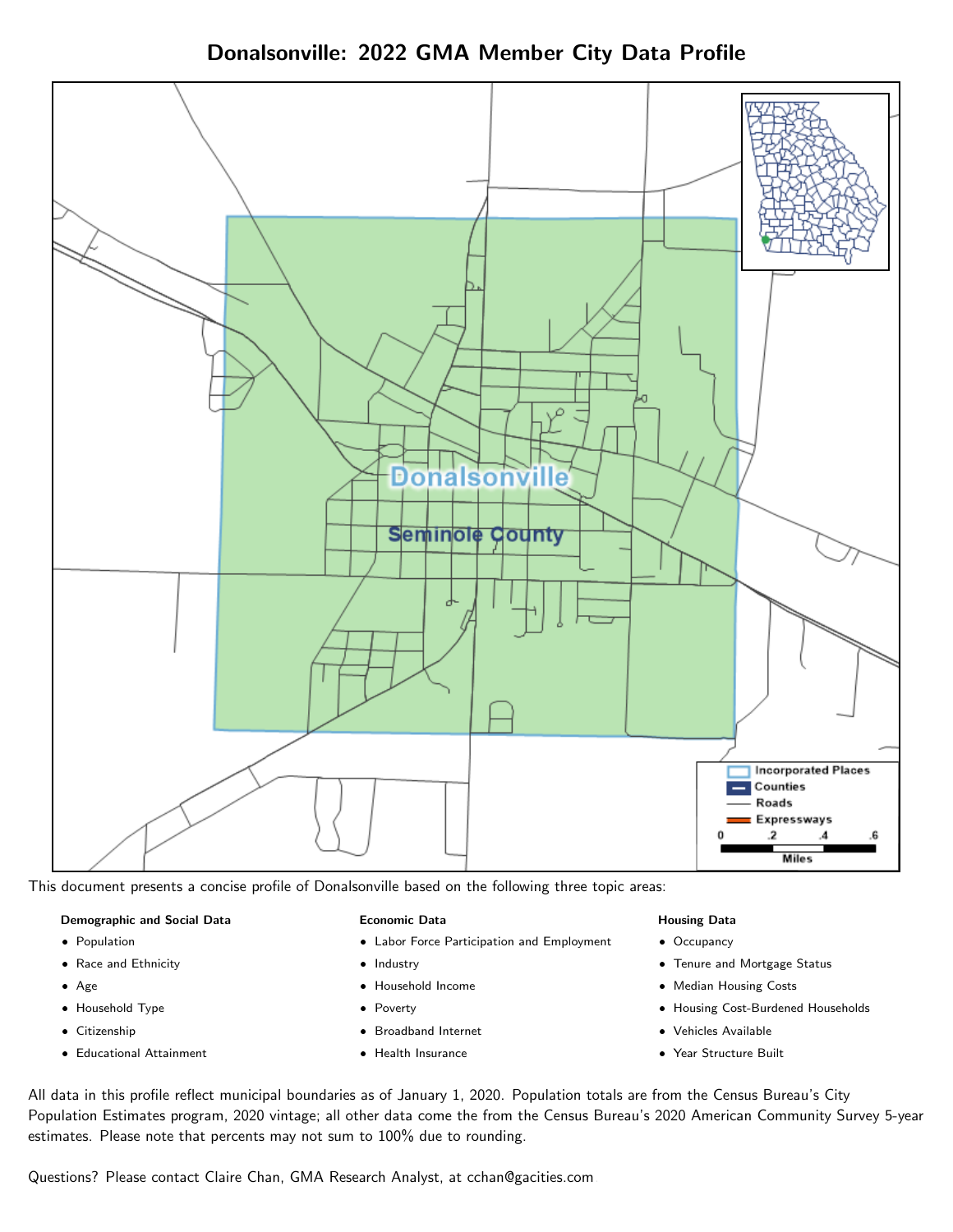# Donalsonville: Demographic and Social





**Citizenship** 

| Native Born<br>100% |  |
|---------------------|--|

Race and Ethnicity



Source: U.S. Census Bureau, City Population Estimates, 2020 vintage Source: American Community Survey, 2020 5-year estimates, table B03002

### Household Type



Source: American Community Survey, 2020 5-year estimates, table B01001 Source: American Community Survey, 2020 5-year estimates, table B11001

#### Educational Attainment



Source: American Community Survey, 2020 5-year estimates, table B05002 Source: American Community Survey, 2020 5-year estimates, table B15002

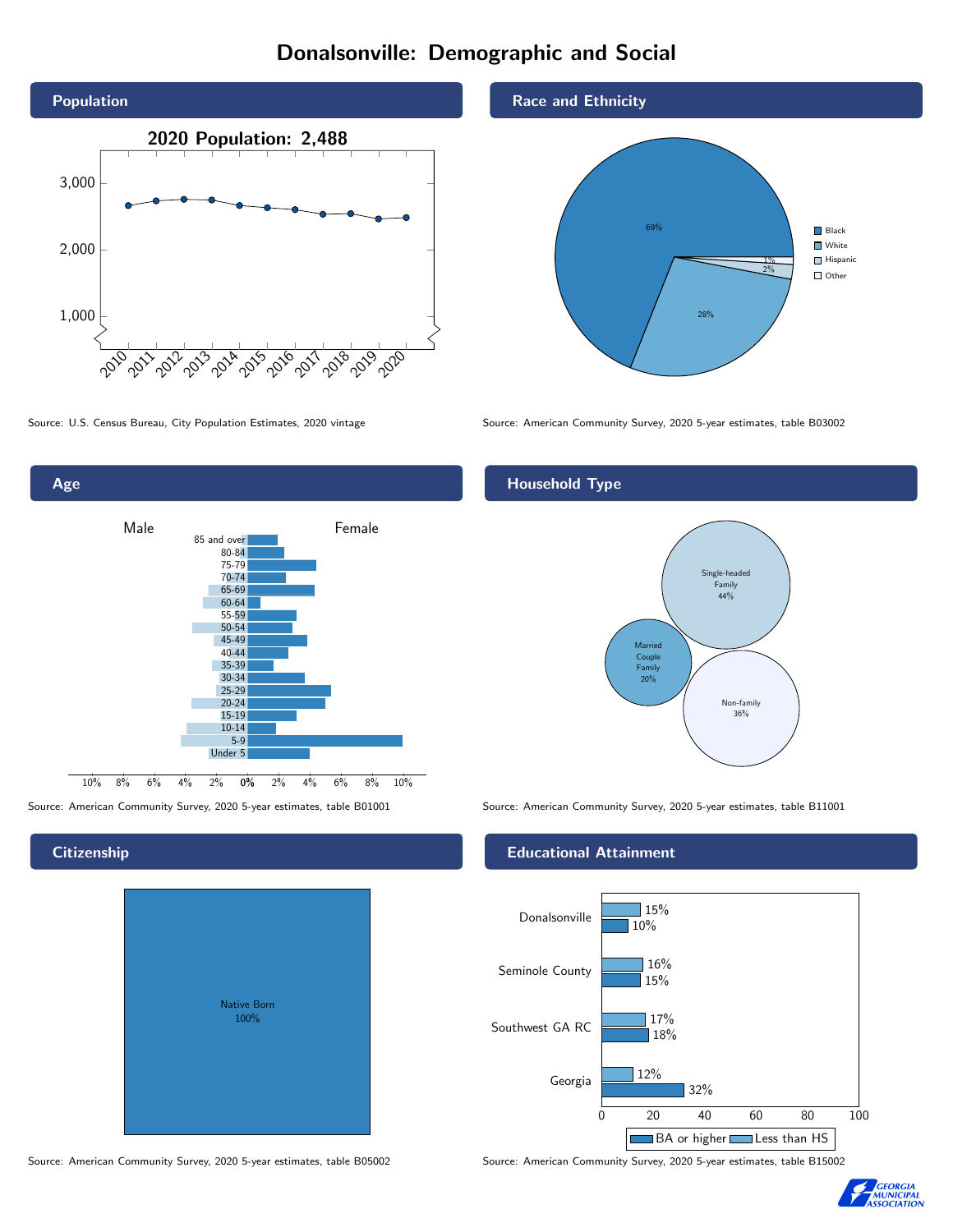# Donalsonville: Economic



Source: American Community Survey, 2020 5-year estimates, table B23001 Note: Unemployment rate is based upon the civilian labor force.

### Industry

| Agriculture, forestry, fishing and hunting, and mining      | $7\%$ |
|-------------------------------------------------------------|-------|
| Construction                                                | 7%    |
| Manufacturing                                               | 14%   |
| <b>Wholesale Trade</b>                                      | $1\%$ |
| Retail Trade                                                | 18%   |
| Transportation and warehousing, and utilities               | 2%    |
| Information                                                 | $0\%$ |
| Finance and insurance, real estate, rental, leasing         | $4\%$ |
| Professional, scientific, mgt, administrative, waste mgt    | 3%    |
| Educational services, and health care and social assistance | 34%   |
| Arts, entertainment, recreation, accommodation, food        |       |
| service                                                     |       |
| Other services, except public administration                |       |
| Public administration                                       | 2%    |

Source: American Community Survey, 2020 5-year estimates, table C24030



Source: American Community Survey, 2020 5-year estimates, tables B19013 and B19025 Source: American Community Survey, 2020 5-year estimates, table B17010



Poverty



#### Health Insurance



Source: American Community Survey, 2020 5-year estimates, table B28002 Source: American Community Survey, 2020 5-year estimates, table B18135